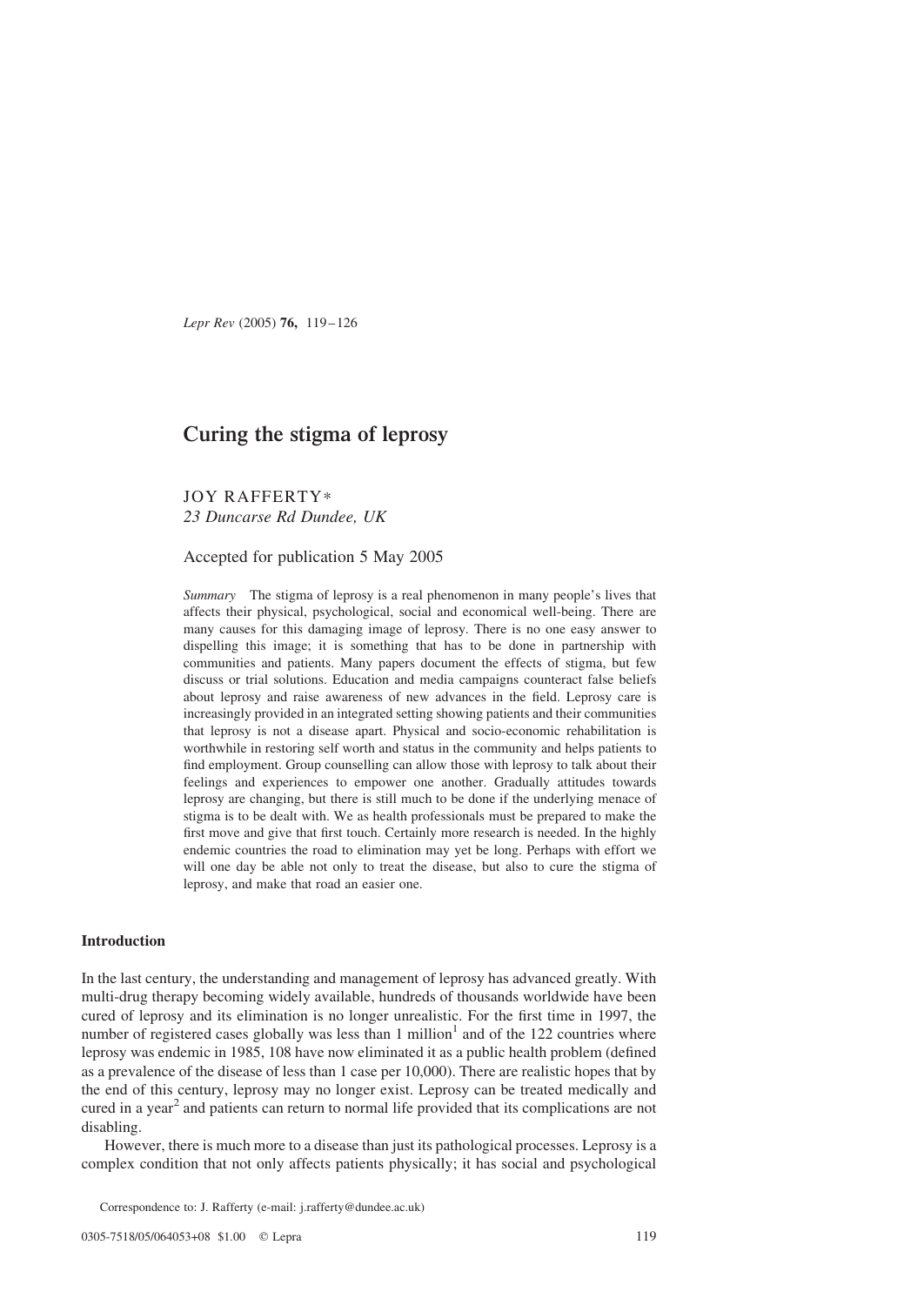implications that must be considered if cure is ever to be complete. The World Health Organization describes health as not merely the absence of disease, but 'a state of complete physical, mental and social well-being';<sup>3</sup> therefore, we ignore the wider issues involved in leprosy to our (and the patient's) peril. As scientists, it is difficult for us to deal with something as indefinable as stigma and ostracism; they are less comprehensible than cellular and biochemical processes. But, as human beings, we need to understand what leprosy means to our patients and their communities. For holistic care, we must never forget the impact leprosy can have on a patient's psychological and social well-being.

More than any other disease [except perhaps acquired immune deficiency syndrome (AIDS)], leprosy has a very negative image. In literature, outcasts are treated like lepers; leprosy and stigma have been almost synonymous. For centuries it was a feared disease, the very word invoking shame and disgust. Stigma is hard to define and measure, being a 'complex reality made up as it is from a mixture of belief, attitudes and behaviours'.[4](#page-6-0) For many sufferers, however, it is the hardest part of the burden to bear.

This essay seeks to explore the problem of the stigma associated with leprosy, its causes and some possible solutions.

#### Effects of stigma on people with leprosy

Researchers have shown that leprosy and its stigma have a pervading affect on a patient's life, affecting marriage, employment, interpersonal relationships, leisure activities and attendance at social and religious functions.[5](#page-6-0)

In Nepal, people with leprosy are often ostracized by their communities, reporting insults, rejection and hate.<sup>[2](#page-6-0)</sup> One study found that one-third of leprosy patients were left by their spouses.<sup>[6](#page-6-0)</sup> Many places where leprosy is prevalent, such as South Asia, have a strong culture of belonging to one's family and community. More than in the individualized West, people's identity is bound up in their role in their family and wider community. For leprosy suffers to lose this is to lose a large part of who they are. One patient summed it up like this, 'We can endure losing fingers and toes, eyes and nose, but what we cannot endure is to be rejected by those nearest and dearest'.

People with leprosy may lose their employment because of their disease, the disabilities associated with it and negative attitudes of employers. When this happens, they lose the means of supporting their families and often the respect of their communities, with loss of self-esteem. There can be severe financial burdens to bear. A study in India found that 16– 44% of those with leprosy reported a fall in their income because of their disease.<sup>[7](#page-6-0)</sup> Younger people who develop leprosy may find it restricts their education, $2$  with schools being unwilling to admit them or placing limitations on what they can do.

Women are a particularly vulnerable group of leprosy patients. Studies show they are more affected by leprosy and its stigma, suffering more isolation, loss of touch, and rejection and have more restrictions placed on them than men with the same level of disease.<sup>[1](#page-6-0)</sup> If a mother has leprosy, the health and well-being of the whole family can suffer. Fear of passing on the disease can prevent emotional closeness and bonding with her children and also reduce positive health behaviour. In Nagpur, India, 49% of breast-feeding mothers with leprosy stopped breast-feeding their children.<sup>[1](#page-6-0)</sup>

Sometimes the stigma and ostracism of leprosy can affect the psychiatric state of the patient.<sup>[8](#page-6-0)</sup> Leprosy itself attacks the peripheral nerves; the brain and central nervous system,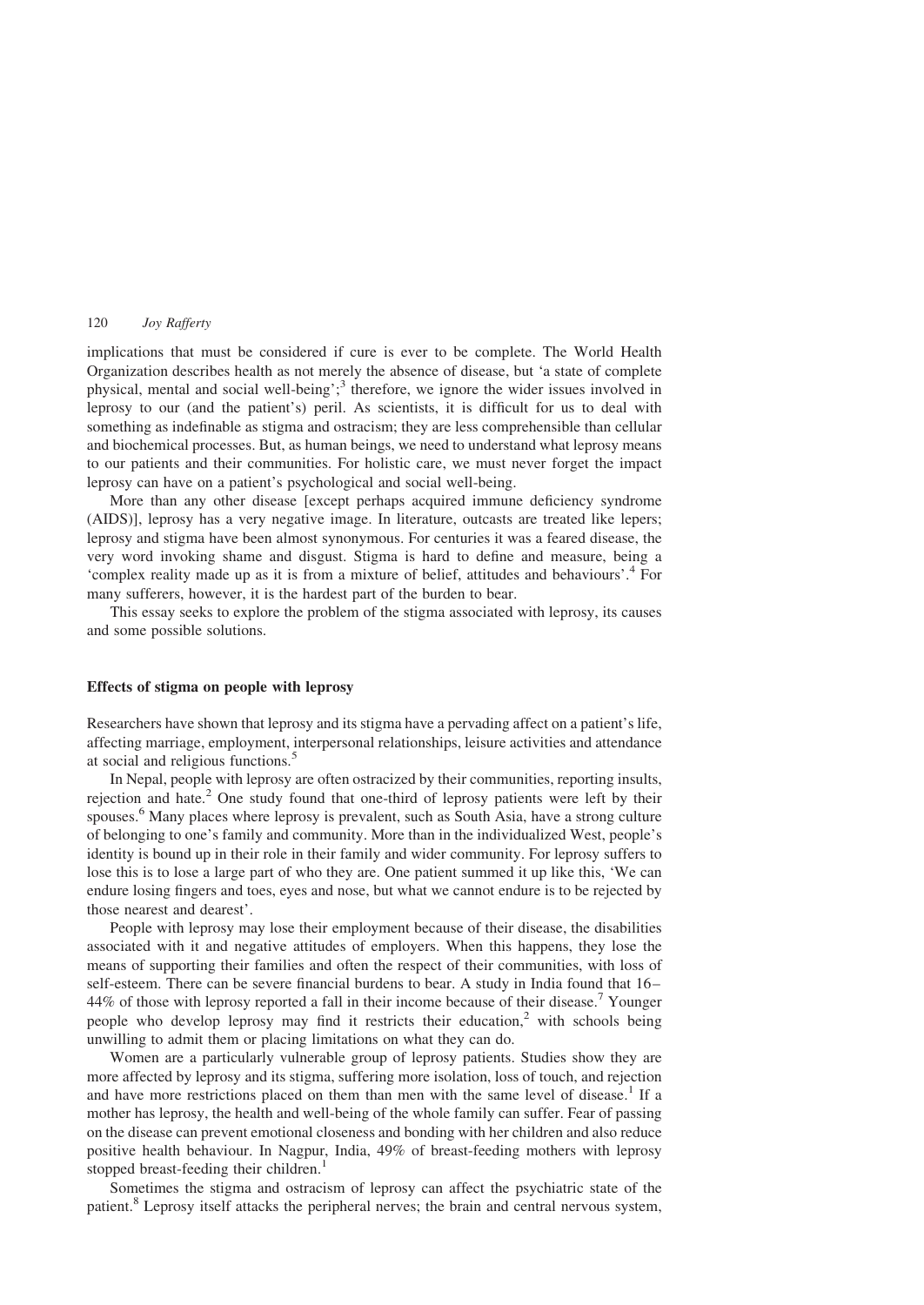#### Curing the stigma of leprosy 121

however, are not damaged. Yet many patients are affected mentally, not because of the disease, but because of society's rejection of them. One third of black patients in studied in South Africa were found to have contemplated suicide after their diagnosis of leprosy.[6](#page-6-0)

Negative attitudes towards people with leprosy act to destroy the patient's psychological and social health, but also can affect them physically. The shame associated with this disease can prevent people from seeking treatment until significant disability has occurred, while those who have been treated may never be cured in a truly holistic way nor be accepted back into society.

#### Effects of stigma on treatment and cure

Stigma causes problems for treatment of leprosy. Often, to prevent discrimination, patients try to hide their disease by not immediately seeking medical help on finding signs of leprosy.<sup>[9](#page-7-0)</sup> When they do, they may have significant disabilities and deformities.<sup>[10](#page-7-0)</sup> This in turn makes the stigma of leprosy worse and perpetuates the cycle.

Once treatment for leprosy has commenced, patients may stop going to clinics or taking their medication (non-compliance)<sup>[2](#page-6-0)</sup> because of fear of rejection by their community or a lack of acceptance of the condition. Non-compliance with treatment is a major problem in some areas; for example in East Nepal, the non-compliance rate for the leprosy control programme is greater than  $40\%$ <sup>[2](#page-6-0)</sup>.

Even if patients are cured of their mycobacterial disease, the stigmatization can remain an insurmountable obstacle to the resumption of a normal life. Negative perceptions of leprosy still can be a barrier to the process of reintegration into their families, jobs and wider society. Complete cure requires that the barrier be overcome.

# Causes of stigma

Many factors contribute to the stigma of leprosy, and these vary across continents and communities. In each community, there is a complex mix of reasons why leprosy is a feared and shameful disease. Some of the commoner reasons are discussed below.

# BELIEFS ABOUT THE CAUSATION OF LEPROSY

Beliefs about the causation of leprosy have differed over time and between places. These beliefs affect how the disease and those who have it are perceived. Some groups believe that leprosy is a judgement from God or the gods for wrongdoing either in this<sup>[1](#page-6-0)</sup> or a previous life.[12](#page-7-0) Those with leprosy are avoided as they are seen as sinful, and those around them do not themselves want to incur that wrath.

Likewise, those with leprosy may be avoided in places where leprosy is viewed as a sexually transmitted disease, $13$  as something contracted by victims of witchcraft,<sup>[6](#page-6-0)</sup> or as something that witches themselves have.<sup>[6](#page-6-0)</sup> More recently, in some areas traditional beliefs about how diseases are caused are giving way to a fear of infection by germs'.[2](#page-6-0)

Although there is no one common perceived cause of leprosy, all the beliefs described above are negative and usually imply that the sufferer has done wrong and brought the disease upon himself.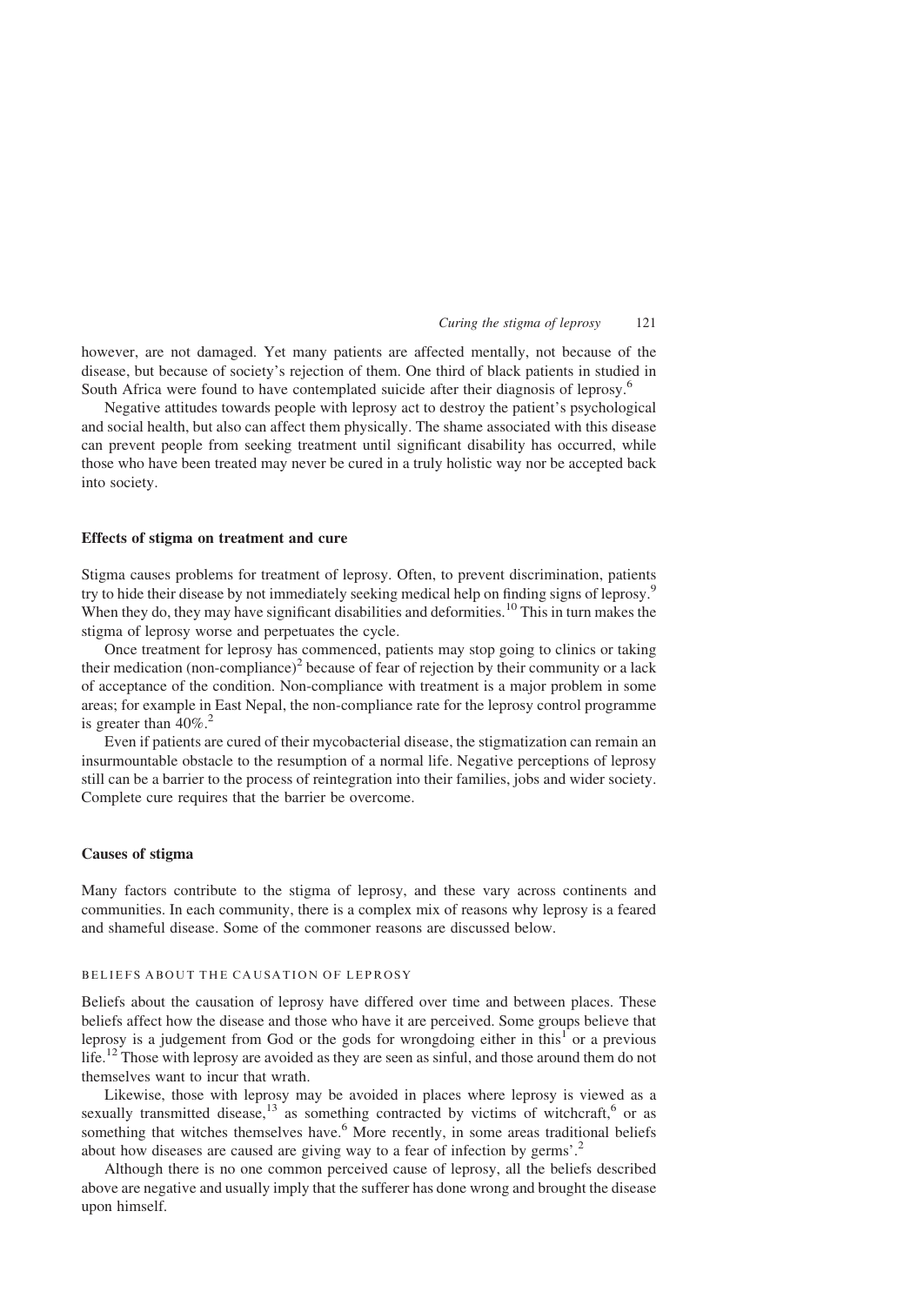#### DEATH SENTENCE

Another factor feeding in to the folklore of leprosy is that until the 1940s, there was no effective cure. This meant that contracting leprosy was a death sentence, with disability and deformity progressing until one finally succumbed. Man's failure to master leprosy added to its fear.

#### FEAR OF CONTAGION

Behind the ostracism of those with leprosy lies the fear of infection. In the past, in certain epidemiological settings, leprosy ran in families to the extent that many authorities considered it an inherited rather than an infectious disease. So marriage into a leprosy family was forbidden. Once infection had been established as the cause, by Armauer Hansen in 1873, patients with leprosy were further shunned. Later, it became clear that contact with a person with leprosy, even if intimate and prolonged, was not essential to contracting the disease, although it did increase the risk. Despite extensive health education that leprosy cannot be caught through touching someone with leprosy or sharing utensils, in many societies this reality has yet to lead to behavioural change.

There are traditional and historical reasons for this fear of infection. In the past, those with leprosy were isolated from the rest of society to try to stop its spread. Often this was against the patient's will and in many countries, such as Japan in 1953, laws were passed allowing forced hospitalization of those with leprosy. This law was still in place until  $1996$ <sup>[14](#page-7-0)</sup> It is now accepted that enforced segregation is a violation of the patient's human rights, after a case won in 2001 by Japanese leprosy patients.

The fear of contracting leprosy was sometimes perpetuated by methods of tackling the disease. Treating leprosy apart from other diseases in separate programmes and hospitals unfortunately sent out the message that leprosy is somehow different and more infectious than other diseases. Many people still hold this belief and want those with leprosy to be treated away from their communities to avoid others getting the disease.<sup>[2](#page-6-0)</sup>

#### DISABILITY AND DEFORMITY

Another reason for the stigma associated with leprosy is the deformity and disability caused by the disease. In lepromatous leprosy, there is a characteristic facial appearance that marks out a patient as having the disease as the skin becomes ridged and thick and the nose wider. This means that at first glance other people can see they have leprosy. It is common for patients to request surgery for facial deformities and facial appearance is often the thing patients would most like to change back to its pre-leprous state. Research in Myanmar found it was believed all leprosy patients would inevitably end up with some deformity,<sup>[15](#page-7-0)</sup> which increased the dread of the disease. In India, the greater the disability the greater the level of stigma.<sup>[7](#page-6-0)</sup>

# ODOUR

Some patients with leprosy may have a distinctive odour caused by infected ulcers. This smell can be nauseating and is made worse in cases when their communities do not allow people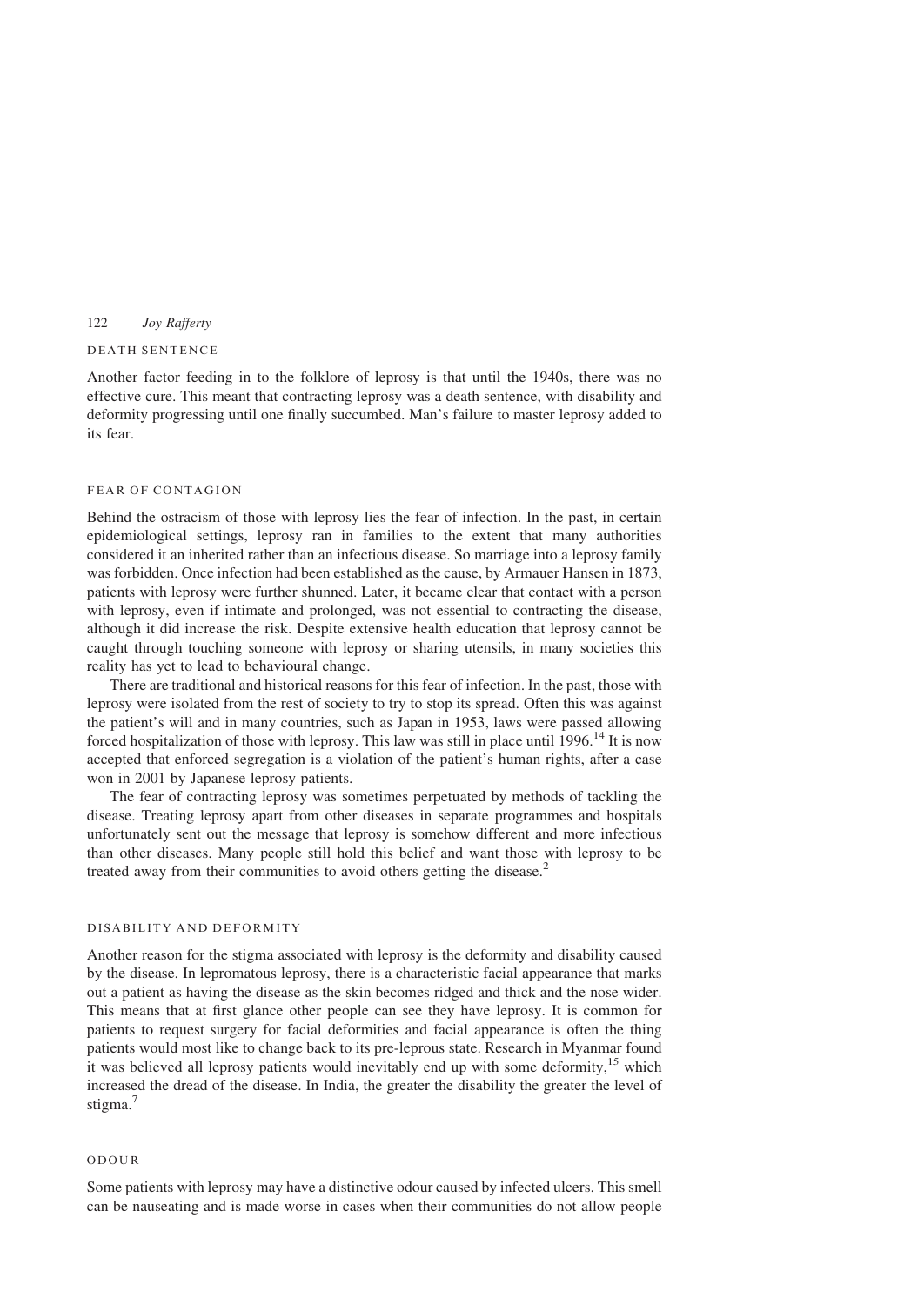#### Curing the stigma of leprosy 123

with leprosy to wash in communal water, as in Madhya Pradesh, India.<sup>[16](#page-7-0)</sup> As well as making them outcasts, bad odour can affect the patients' sense of worth and dignity.

# SELF-STIGMATIZATION

Self-stigmatization is a very real issue. People with leprosy may become ashamed, possibly because of local attitudes and deformity, and may isolate themselves from society, thus perpetuating the idea that leprosy is something shameful to be hidden away. Patients may find it difficult to value themselves and have a positive self-image. The self-loathing associated with leprosy can be permanent, persisting after the disease is cured.<sup>[6](#page-6-0)</sup>

It can be hard for some patients to accept that they have leprosy. They may never be able to come to that point, refusing to believe it is true,<sup>[6](#page-6-0)</sup> while others may not believe they are actually cured after treatment.<sup>1</sup>

# Solutions to stigma

Despite great advances, leprosy is still a problem in many countries. It is estimated that between 11 and 12 million people living in the world today have suffered from leprosy.<sup>[6](#page-6-0)</sup> Although most of that number will not now have active disease, for many the stigma of leprosy is still real and needs to be addressed. It is simply not enough for the medical profession and society to treat the disease and ignore the patient as a whole person. Many, despite their leprosy being dealt with, are still living a subexistence, mere shadows of their former selves and their true potentials.

There are two components of the approach to tackling stigma in leprosy: to help those actually affected by stigma and to prevent stigmatization of others in the future. It will be more satisfactory and efficient to prevent stigmatization than to try to reintegrate patients already rejected.

# TREAT LEPROSY LIKE OTHER DISEASES

There is a growing awareness among health professionals involved in providing leprosy care that it does not help to treat leprosy differently from other diseases. Dr David Heyman, Executive Director of Communicable Disease Programmes at the WHO, says, 'Diagnosing and treating leprosy through the public health system is vital if we are to avoid continuing stigma and prejudice against leprosy patients. Continuing to treat leprosy patients through expensive and separate programmes has been shown to be the wrong approach - for health systems and for the patients they look after.'

A study in India<sup>[18](#page-7-0)</sup> showed differences in attitudes towards leprosy in areas where leprosy treatment was integrated in the local healthcare programme alongside other diseases, compared with areas where it was treated separately. The social stigma of leprosy was rare amongst patients and in the communities using the integrated approach. In contrast, areas where leprosy was treated separately had more self-stigmatization among the patients themselves and high levels of social stigma in their communities. Patients in villages with the integrated approach were more open about their disease and willing to discuss it with others. Integration into general health services may have other benefits for patients such as shorter distances to travel for treatment, earlier diagnosis and therefore reduced disabilities.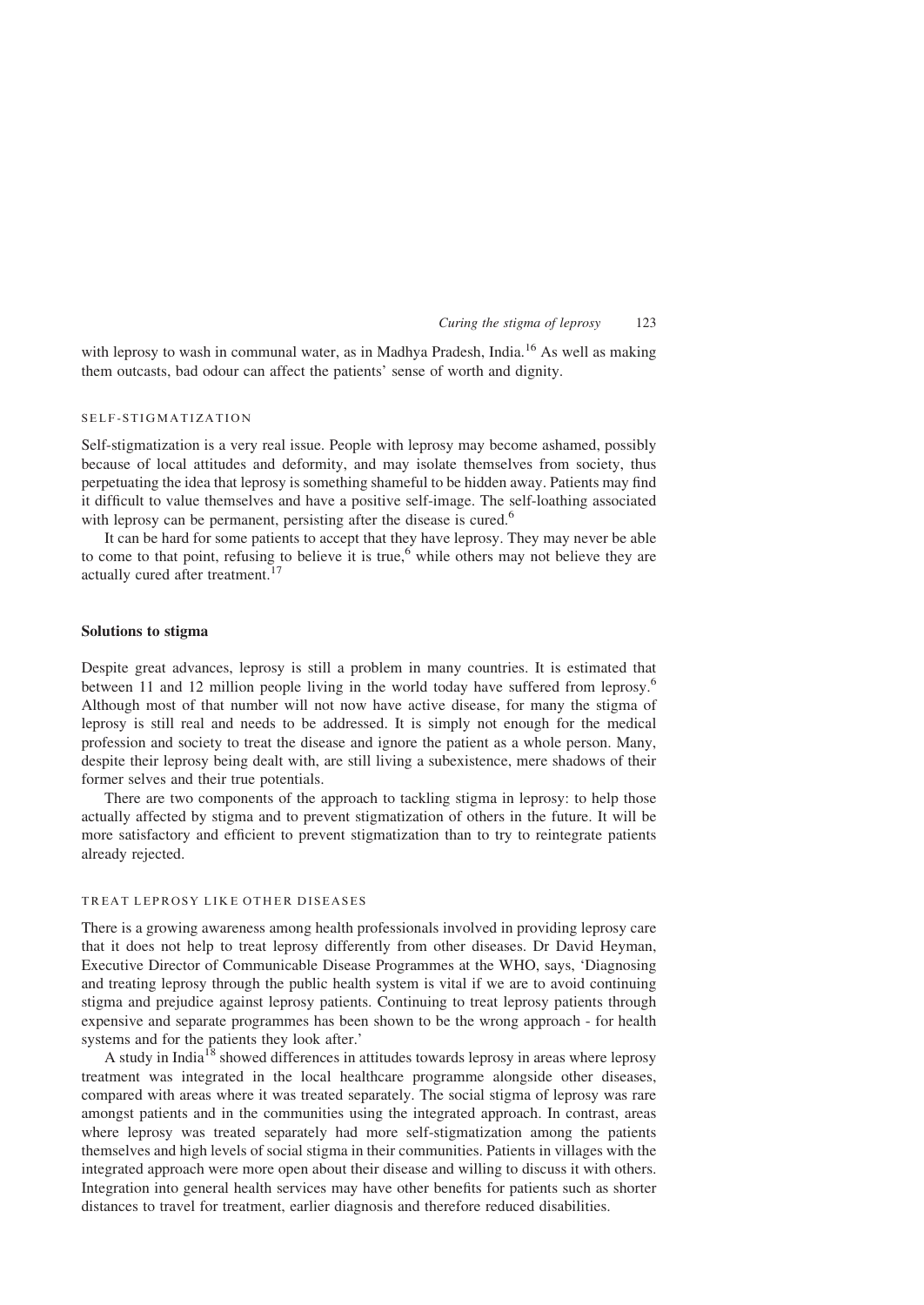# EDUCATION

Much work has been done to educate people about leprosy and decrease the false beliefs that underlie its associated stigma. As can be expected, stigma is much more prevalent among those who are uneducated.[19](#page-7-0) Education needs to be three-pronged, teaching patients, their peers and young people. Teaching those with leprosy about their disease enables them to be empowered in their treatment and to have the confidence and knowledge to counteract opposition they may face from others. This can help acceptance of their condition and decrease self-loathing. It is not enough to educate only patients; their communities need to be educated as well. Education should be tailored to suit the particular community, taking into account local cultural and religious beliefs. Ideally, a local person aware of beliefs and issues in the area should be the educator as communities are more likely to listen to and believe one of their own rather than an outsider. New advances in leprosy need to be explained because much has changed in a relatively short space of time. These advances alter the outlook for patients and their communities; for example with MDT, people are no longer infectious within a few days of starting treatment. Education must be easily understandable, addressing real concerns. Sometimes targeting information at a particular group may help, for example village leaders. It is important not to undermine their authority. Educating the leaders may affect their decisions and allow appropriate information to filter down.

One of the best ways to prevent stigma occurring in the future is to educate young people about leprosy. Children are receptive to information and it is relatively easy to teach them about leprosy in schools and youth clubs. Hopefully, as they grow up, their generation will have a different perspective on leprosy. Teaching children has a double benefit, as they tend to pass on what they have learnt to their parents, thereby educating the whole family.

# CHANGING THE IMAGE OF LEPROSY

One way of changing perceptions of leprosy is by using the media. In Sri Lanka, the Department of Health worked with a group of charities and a public relations company to change the public image of leprosy. Leprosy was portrayed as just another disease and people were encouraged to come forward when they developed suspicious lesions. All components of the media were targeted, including radio, TV soaps, music, jingles, billboards, buses and walls posters. Instead of the previous negative portrayals of leprosy on TV, it was shown in a positive light with people being happily cured. This approach, together with skin camps, increased detection by 150%. These types of campaigns are expensive, but as shown in Sri Lanka can reach a lot of people and be effective in changing attitudes.

# PHYSICAL AND SOCIO-ECONOMIC REHABILITATION

Much has been done to rehabilitate those affected by leprosy. To be accepted in their community, the disabled must be trained to overcome their disabilities and do every day things again. Programmes that teach new skills and trades to people affected by leprosy help this acceptance. One lady with leprosy in Maharashtra state, India, who was selected to be trained as a village health worker reported the changed attitudes of her neighbours: 'The community are very loving towards me now. They realize I have medical knowledge since being trained'.<sup>[20](#page-7-0)</sup>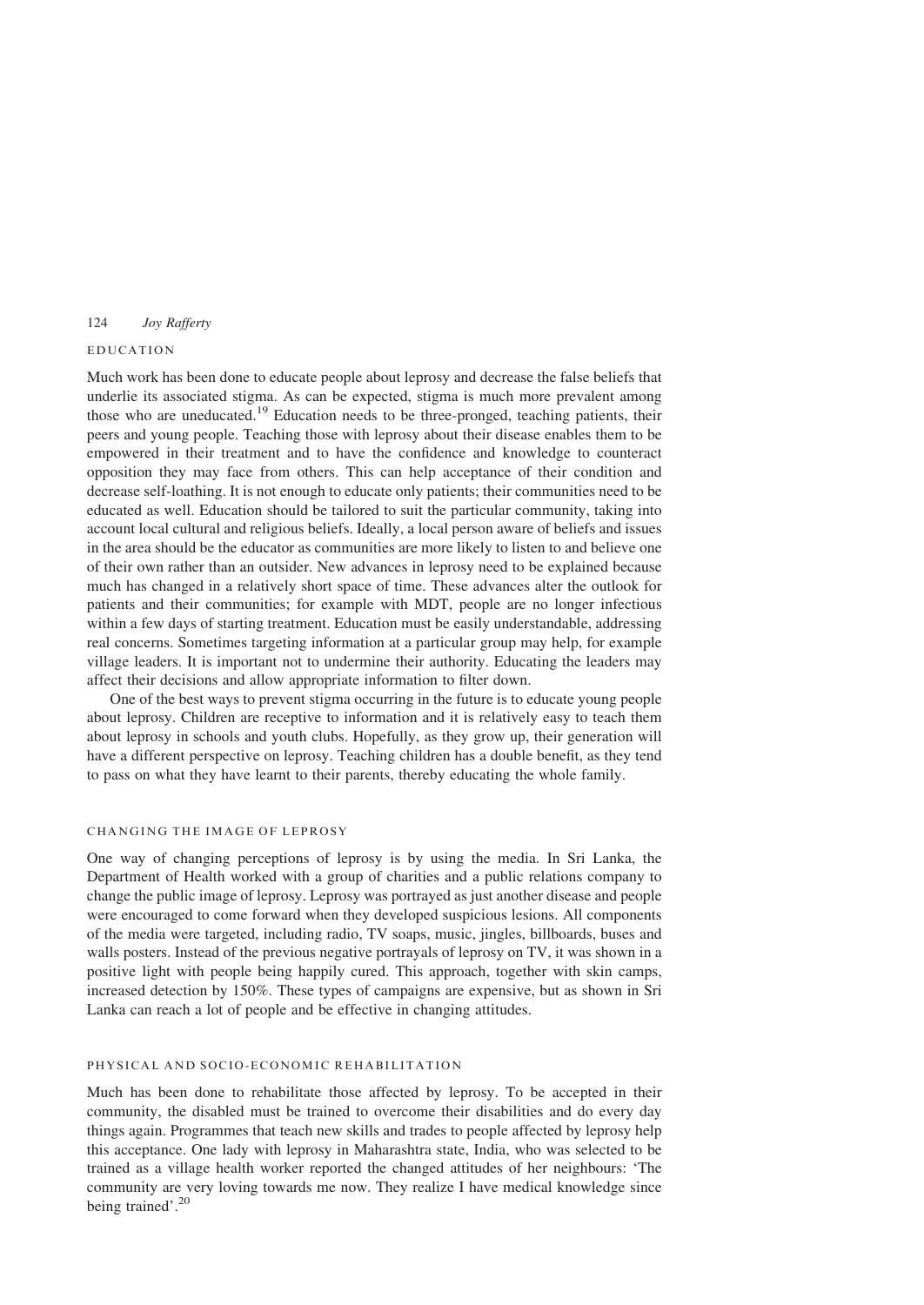#### Curing the stigma of leprosy 125

<span id="page-6-0"></span>Training may also help to prevent further disability and deformity. In one group studied in India, 39% of females felt they needed to change their occupation (usually household and agricultural work) to protect their hands and feet.<sup>7</sup> Rehabilitation schemes involving training and setting up small businesses have proved successful, with about half the participants being restored to their initial economic status.<sup>7</sup>

It is important to rehabilitate those with leprosy alongside those with disability from other diseases in order to help them reintegrate into their original societies, rather than stay in the confines of a leprosy community. Rehabilitation enables patients to regain their self-esteem. No longer are they the village leper, rather the village health worker.

# COUNSELLING

People affected by leprosy may benefit from counselling to help them cope with their disease and avoid self-stigmatization and empower them to face discrimination. Individual counselling, however, can be a slow process benefiting only a few patients because of financial and personnel constraints. A better alternative may be group counselling. This has been shown to help by ensuring that those affected by leprosy do not feel alone, as well as helping them understand and overcome the damaging effects of stigmatization.<sup>[21](#page-7-0)</sup>

#### ATTITUDES OF HEALTH PROFESSIONALS

The attitudes of health professionals can influence how patients and communities perceive leprosy. It is assumed that health professionals would have a positive attitude to leprosy. However, this is not always the case. There are reports from India for example of some doctors refusing to treat people with leprosy.<sup>6</sup> This problem needs to be addressed, perhaps with more leprosy awareness training during initial education and as part of ongoing professional development. Healthcare staff are in a respected position in a community and their reaction to those with leprosy can have a major positive or negative effect. When Jesus cured the leper,<sup>[22](#page-7-0)</sup> he did not simply banish his disease; he touched him restoring his self worth. Probably this was the first touch this man had received in years. For many people with leprosy, it is healthcare professionals that provide that first touch.

### References

- <sup>1</sup> Zodpey SP, Tiwari RR, Salodkar AD. Gender differentials in the social and family life of leprosy patients.<br>*Leprosy Review*, 2000; 71: 505–510.
- 2 Stigter D, de Gaus L, Heynders M. Leprosy: between acceptance and segregation. Community behaviour towards
- persons affected by leprosy in eastern Nepal. Leprosy Review, 2000; 71: 492–498.<br><sup>3</sup> Collier J, Longmore M, Brown TD. Oxford Handbook of Clinical Specialities. Oxford University Press, Oxford 2001.

- $\frac{5}{5}$  Van Brakel WH. Measuring stigma a preliminary review of the leprosy literature. Int J Lepr Other Mycobact
- 
- Dis, 2003; 71: 190–197.<br>
<sup>6</sup> Scott J. The psychosocial needs of leprosy patients. *Lepr Rev*, 2000; 71: 486–491.<br>
<sup>7</sup> Prabhakara Rao V, Rao IR, Palande DD. Socio-economic rehabilitation programme of LEPRA India methodol
- Bharath S, Shamasundar C, Raghuram R, Subbakrishna DK. Correlates of psychiatric morbidity in patients with leprosy. Ind J Lepr, 2001; 73: 217–228.

<sup>&</sup>lt;sup>4</sup> Romero-Salazar A, Parra MC, Moya-Hernandez C, *et al.* [The stigma in the social representation of leprosy] (in Spanish). *Cad Saude Publica*, 1995; **11**: 535–542.